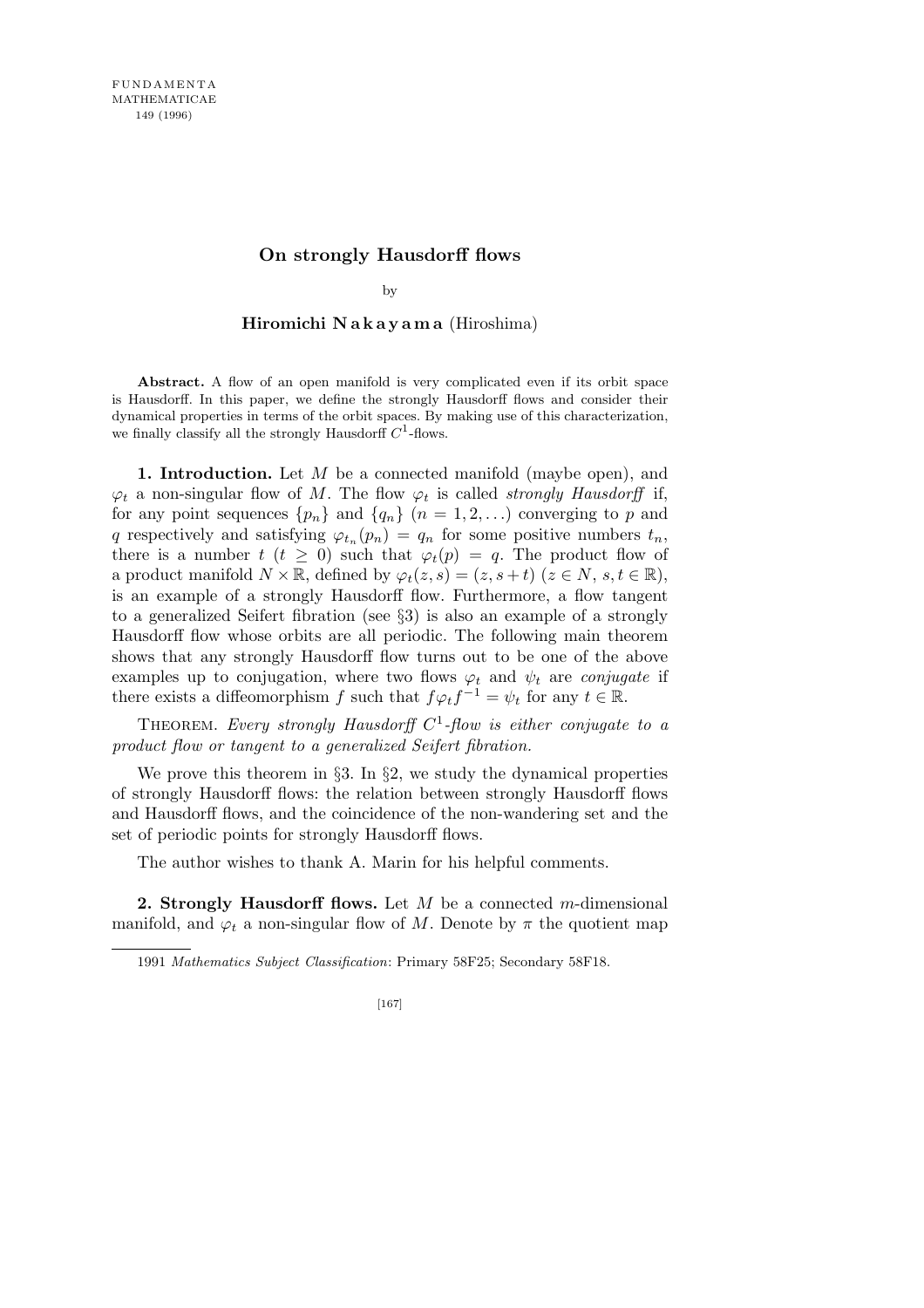which maps each orbit to a point, and by  $M/\varphi_t$  the quotient space, which is called the *orbit space*. A flow  $\varphi_t$  is *Hausdorff* if the orbit space  $M/\varphi_t$  is Hausdorff with respect to the quotient topology. The notion of strongly Hausdorff flows is stronger than that of Hausdorff flows by the following lemma:

## Lemma 1. *Every strongly Hausdorff flow is Hausdorff.*

P r o o f. Suppose that  $M/\varphi_t$  is not Hausdorff. Then there exist points *p* and *q* of *M* contained in distinct orbits such that, for any neighborhoods *U* and *V* of *p* and *q* respectively, the saturation of  $U$  (=  $\bigcup_{t \in \mathbb{R}} \varphi_t(U)$ ) intersects *V*. Thus there are point sequences  $\{p_n\}$  and  $\{q_n\}$  converging to *p* and *q* respectively satisfying  $\varphi_{t_n}(p_n) = q_n$  for some numbers  $t_n$ . By taking a subsequence of  $\{t_n\}$ , we can assume that the  $t_n$  are either all positive or all negative. If they are all negative, then we exchange the roles of *p* and *q*. Thus we can further assume that the  $t_n$  are all positive. If  $\varphi_t$  is strongly Hausdorff, then there is a number *t* satisfying  $\varphi_t(p) = q$ . However, this contradicts the fact that *p* and *q* are not contained in the same orbit. Thus every strongly Hausdorff flow is Hausdorff.

For any Hausdorff flow, every orbit is a closed set because it is the inverse image of one point with respect to the quotient map  $\pi$ . In case of a compact manifold, every orbit is periodic and hence the flow is strongly Hausdorff because the notion of strongly Hausdorff flows coincides with that of Hausdorff flows if the orbits are all periodic. However, a Hausdorff flow is not always strongly Hausdorff in case of a non-compact manifold:

EXAMPLE 1. Let  $\mathcal F$  be a foliation of  $S^3$  tangent to the Hopf fibration. For any point *p* of  $S^3$ , the restriction of  $\mathcal{F}$  to  $S^3 - p$  induces a (complete) flow of  $\mathbb{R}^3$  which is not strongly Hausdorff but Hausdorff (see Corollary of Lemma 2).

LEMMA 2. For any strongly Hausdorff flow, the non-wandering set  $\Omega(\varphi_t)$ *coincides with the set of periodic points.*

P roof. Let p be a point of the non-wandering set of a strongly Hausdorff flow  $\varphi_t$ , i.e. for any neighborhood *U* of *p* and any positive number *T*,  $t \geq T \varphi_t(U)$  intersects *U*. Let  $F: D^{m-1} \times I \to M$   $(I = [-\varepsilon, \varepsilon], \varepsilon > 0)$  be a flow box of  $\varphi_t$  around  $p$  ( $p = F(0,0)$ ) defined by  $F(x,t) = \varphi_t(F(x,0)),$ where  $F(D^{m-1} \times \{0\})$  is transverse to  $\varphi_t$ . Since *p* is non-wandering, there exist point sequences  $\{p_n\}$  and  $\{q_n\}$  ( $n = 1, 2, \ldots$ ) both converging to *p* and a sequence  $\{t_n\}$  such that  $\varphi_{t_n}(p_n) = q_n$  and  $t_n > 4\varepsilon$ . For sufficiently large *n*, both  $p_n$  and  $q_n$  are contained in  $F(D^{m-1} \times I)$ . Denote by  $(x_n, t_n) \in D^{m-1} \times I$ (resp.  $(x'_n, t'_n) \in D^{m-1} \times I$ ) the inverse image of  $p_n$  (resp.  $q_n$ ) with respect to F. Since  $\{p_n\}$  (resp.  $\{q_n\}$ ) converges to p,  $\{F(x_n, \varepsilon)\}$  (resp.  $\{F(x'_n, -\varepsilon)\}$ ) converges to  $F(0, \varepsilon)$  (resp.  $F(0, -\varepsilon)$ ). By the definition of a strongly Hausdorff flow, there exists a positive number *t* such that  $\varphi_t(F(0, \varepsilon)) = F(0, -\varepsilon)$ .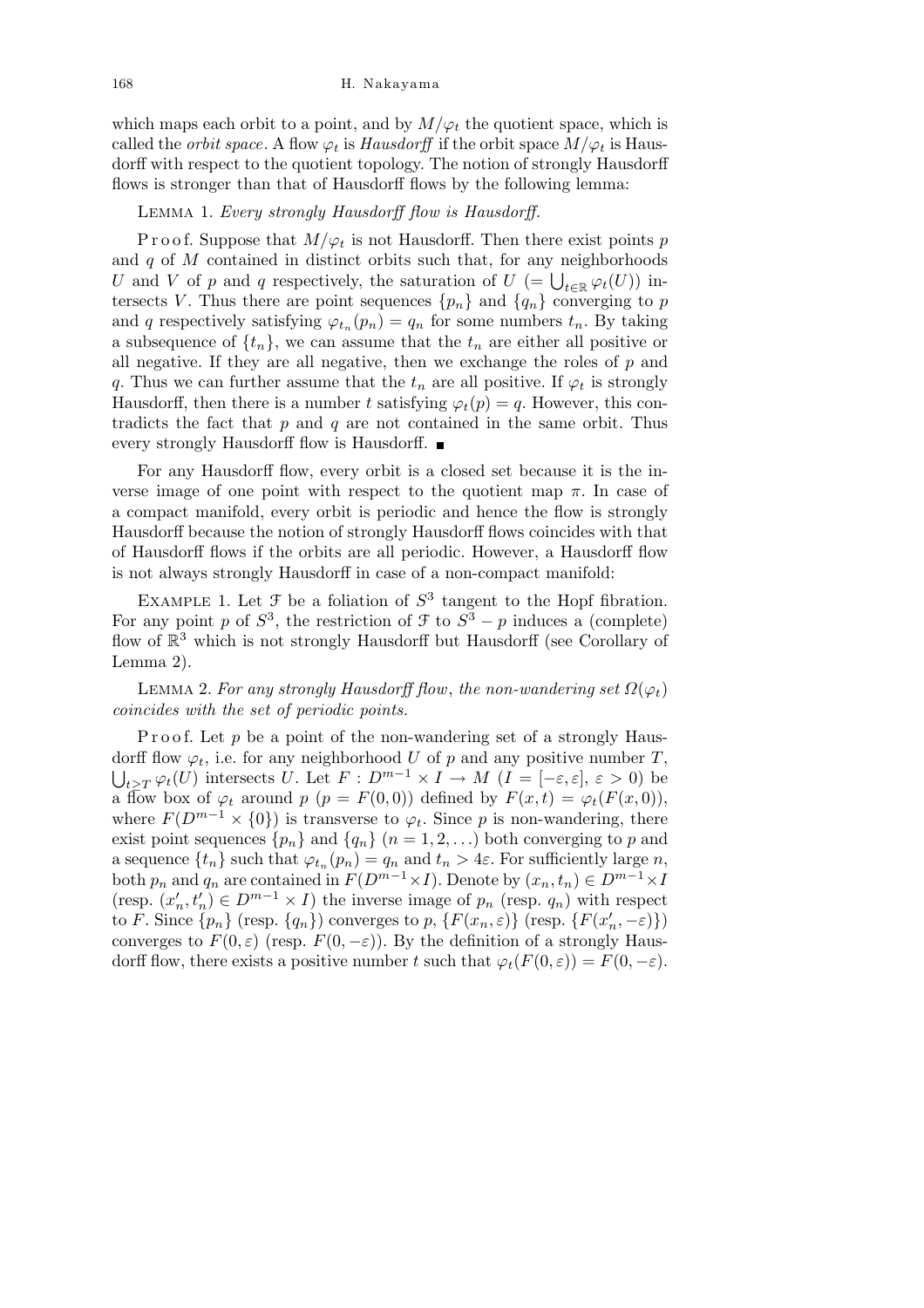Since  $F(0, -\varepsilon)$  is connected with  $F(0, \varepsilon)$  by the orbit contained in the flow box, *p* is a periodic point.

By definition, the periodic points are non-wandering. Thus  $\Omega(\varphi_t)$  is the set of periodic points.

Since the non-wandering set is closed by definition, the following corollary holds:

Corollary. *For any strongly Hausdorff flow*, *the set of periodic points is closed.*

**3. Periodic flows.** First we define the generalized Seifert fibration precisely (see [1]). Let *K* be a finite subgroup of the orthogonal group  $O(m-1)$ , and  $\psi : \pi_1(S^1) \to K$  a surjective homomorphism. By using the covering map from  $S^1$  to  $S^1$  corresponding to the kernel of  $\psi$ , we obtain an action of K on  $S^1$  by  $k \cdot s = \gamma \cdot s$  ( $k \in K$ ,  $s \in S^1$ ) where  $\psi(\gamma) = k$  and  $(s \mapsto \gamma \cdot s)$  is the covering transformation. Let *N* be the quotient space of  $D^{m-1} \times S^1$  obtained by identifying  $(z, k \cdot s)$  with  $(k \cdot z, s)$  for  $z \in D^{m-1}, k \in K, s \in S^1$ . Denote by *q* the quotient map. Then *N* is foliated by circles of the form  $q(z, S^1)$  $(z \in D^{m-1})$ . A *generalized Seifert fibration* of an *m*-dimensional manifold is a foliation by circles such that each circle has a saturated neighborhood diffeomorphic to the above local model on *N*.

Next we prove the main theorem by using the following Lemma 3, which can be shown in the same way as in the proof of Epstein's theorem ([1], Theorem 4.1).

## Lemma 3. *The set of periodic points of any Hausdorff flow is an open set.*

Proof. Let *K* be a compact neighborhood of a periodic orbit *O*. Denote by  $\partial K$  the boundary of *K*. We claim that  $K - \pi^{-1}\pi(\partial K)$  is an open neighborhood of *O* consisting of periodic points.

Since  $\partial K$  is compact and  $M/\varphi_t$  is Hausdorff,  $\pi^{-1}\pi(\partial K)$  is closed. Hence  $K - \pi^{-1}\pi(\partial K) = \text{int } K - \pi^{-1}\pi(\partial K)$  is an open set containing *O*.

Let *p* be an arbitrary point of  $K - \pi^{-1}\pi(\partial K)$ . The orbit passing through *p* does not intersect *∂K*. Hence the orbit is entirely contained in *K*. As we stated above, the orbit of any Hausdorff flow is a closed set. Since the orbit passing through *p* is contained in the compact set *K*, it is also compact, and hence periodic (see Corollary  $(2.36)$  of  $[2]$ ,  $[3]$ ).

Proof of Theorem. By Lemmas  $1-3$ , the orbits of any strongly Hausdorff flow are all periodic if its non-wandering set is not empty. Then the manifold admits a generalized Seifert fibration whose fibers consist of the periodic orbits by Epstein's Theorem 4.3 of [1].

Suppose that the non-wandering set is empty. Then, for any point  $p \in M$ , there are a neighborhood *U* and a positive number *T* such that *U* does not